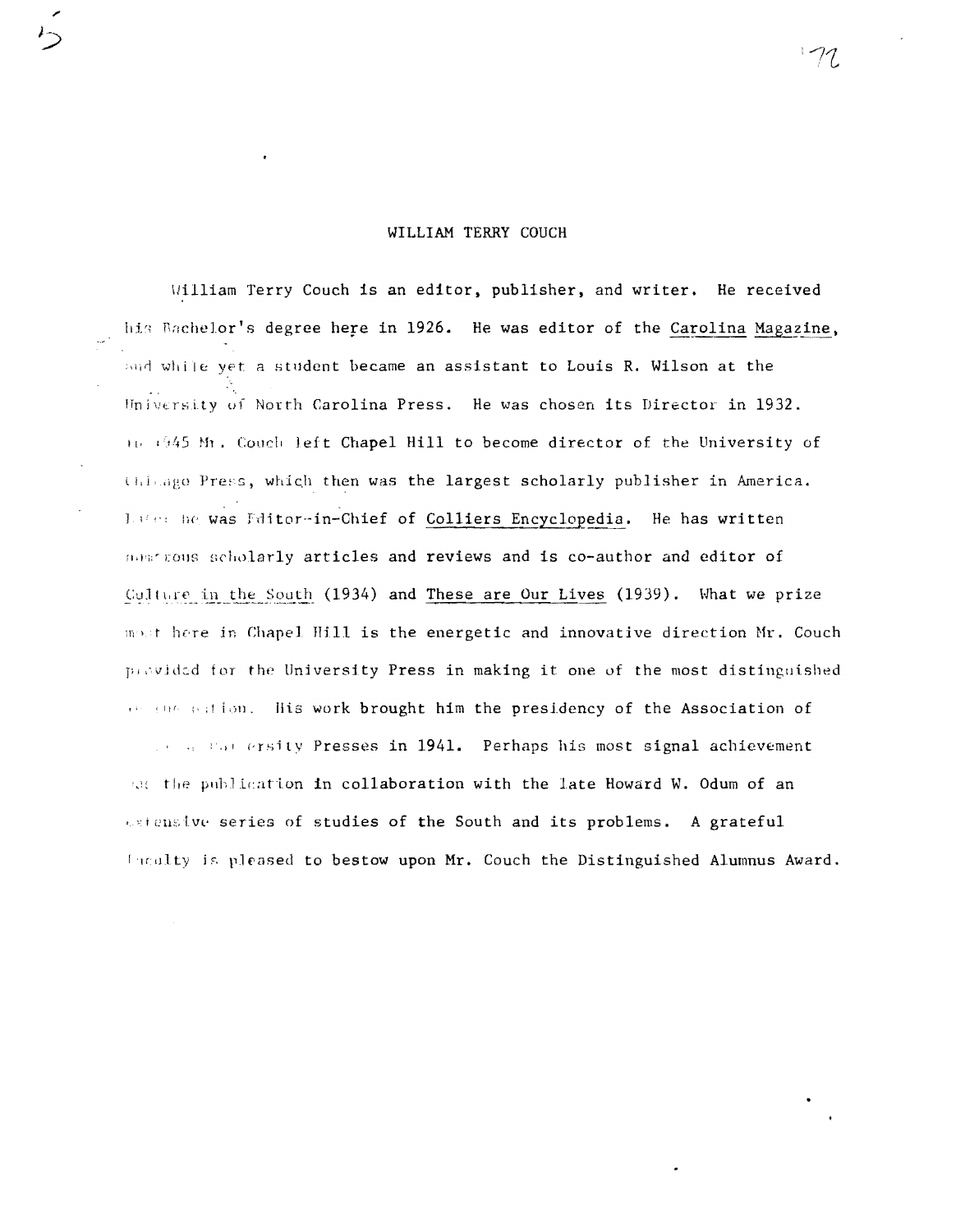# EMANUEL JUSHUA EVANS

Emanuel Joshua Evans is a businessman and public servant. At the University here he wrote for both The Tar Heel and the Yackety Yack and was a member of the Grail. He was an outstanding track man. A trophy is  $\mu$ ow presented annually in his name to a member of the track team. The year 1928 was a great one for him: he set a North Carolina inter-collegiate " .J for *the* half-mile; he was graduated from the University; he got man ind, and he launched his career. Mr. Evans built highly successful business enterprises over which he still presides. He is on the Boards of Directors of other important corporations. He was mayor of Durham for LVOIVE years, and was president of the North Carolina League of Municipalities. iis had the rare distinction of being asked to serve on the Advisory Committee of the United States Conference of Mayors. We remember him as the first lorth Canolina mayor to set up a Council on Human Relations. For three years he vas Chairman of Alumni Annual Giving; and he is now President of the UNC Alumna Association. His two sons, Eli and Bob, are also distinguished alumni. The Faculty is honored to present this alumnus with the Distinguished Alumnus Award.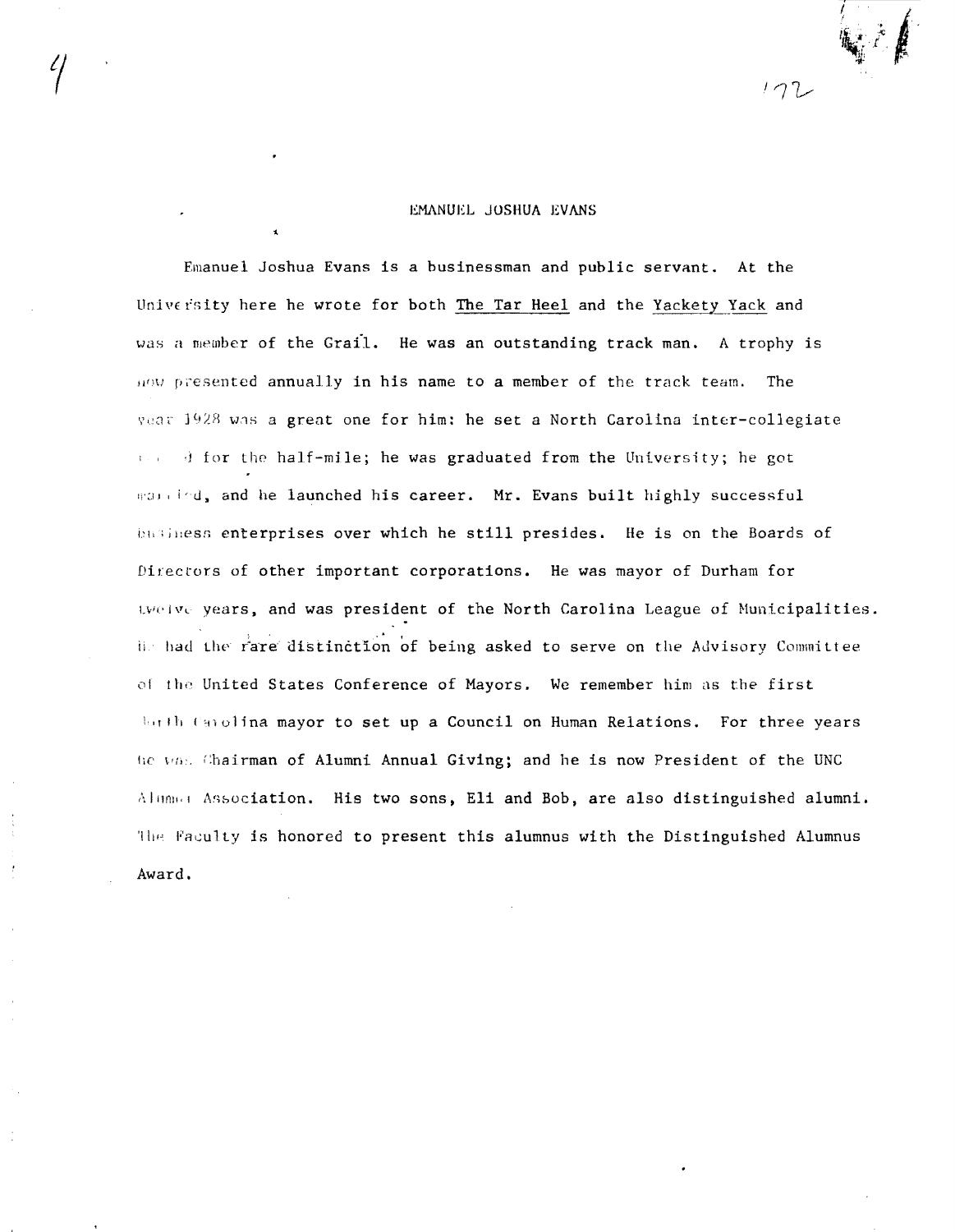### CHARLES BISHOP KURALT

3

Charles Bishop Kuralt is a news correspondent for CBS Television. He attended the University here between 1951 and 1955. Work in the classroom wometimes took second place on his list of priorities. More important to bim were the editorship of The Daily Tar Heel and participation in productions (if the Department of Radio, Television, and Motion Pictures and of the Com-Indication Center. He was chosen to the Orders of the Golden Fleece, the  $train$ , and the Old Well. He went to work for the Charlotte News and promptly *m* a lJorth Carolina Press Association Award and the national Ernie Pyle Award. CES has sent him to many parts of the world, including Vietnam, where he once  $l$ .  $i$  map anted a unit which was ambushed. Some time later he is reported to have  $\mathcal{H}$  id that it was the realization that he was an excellent target that led him 10 conceive the rather peaceful domestic series for which he is best known to television audiences, called "On the Road." These reports won the John Foster Peabody Award and an Emmy of the Academy of Television Arts and Sciences, both <sup>I</sup>1969. Some of his reports were presented here last spring in the Symposium, "Hind of the South, Southern Soul." The Faculty recognizes the achievements of thjs alumnus with this Award.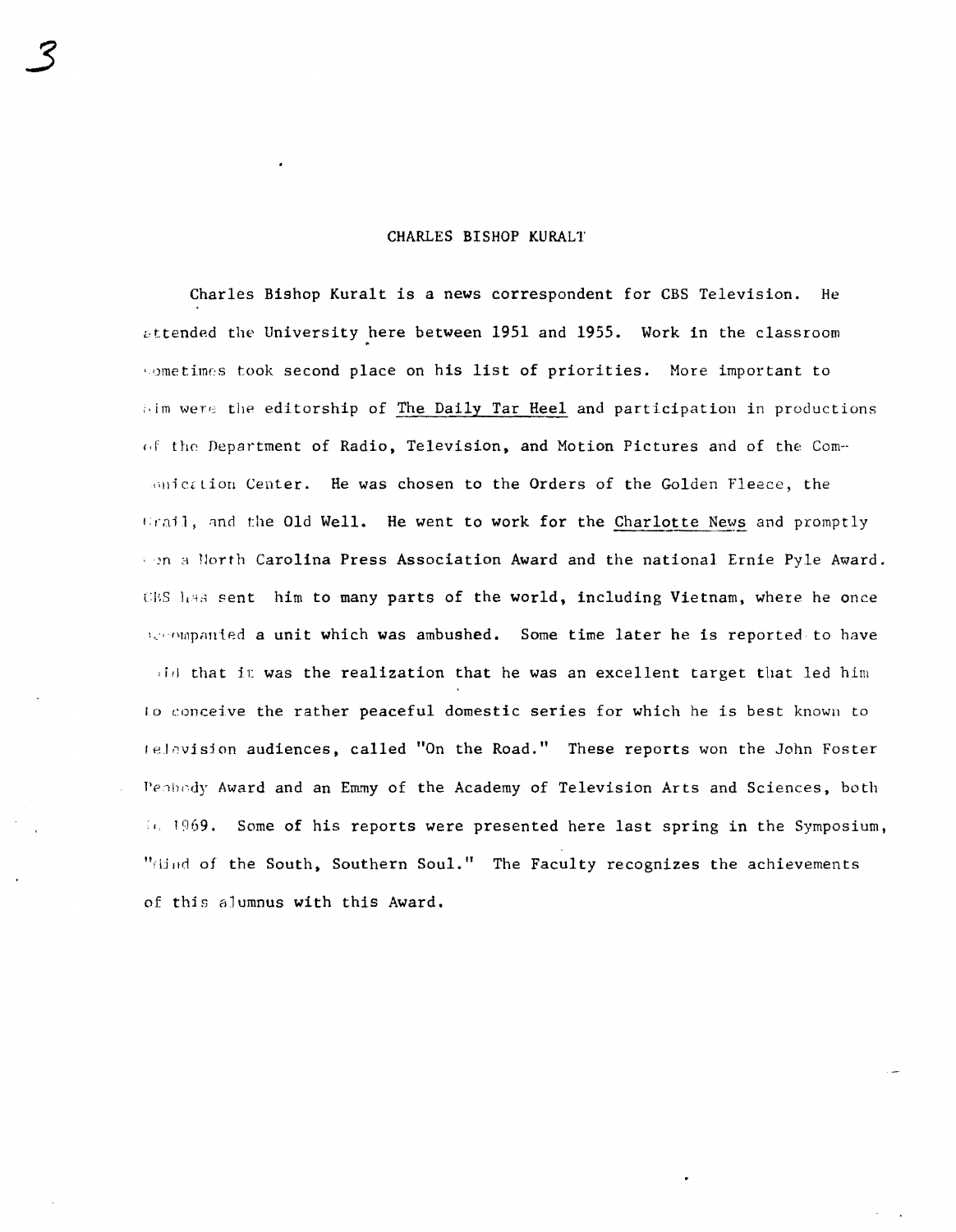#### JAMES CLARENCE WALLACE

James Clarence Wallace is a public servant, a university professor, and a businessman. He has also been called an academic activist and a hauler-out of musty skeletons from public closets. He holds four degrees from this University in physics, mathematics, law, and history. While here he was active in student causes, served in various capacities on The Daily Tar Heel staff, and contributed to the Carolina Magazine. In recent years Mr. Wallace has been concerned with our deteriorating environment; he has served as president or as director of several conservation and wildlife organizations. He has been a local gadfly as a member of the Chapel Hill Planning Board and of the Board of Alderman. Currently, as a member of the North Carolina Board of Water and Air Resources, he is attempting to put the fear of God into both public bodies and private corporations which pollute the air or the water courses. For his energetic and effective public service the Faculty is happy to present this alumnus the Distinguished Alumnus Award.

 $2\nu_1$